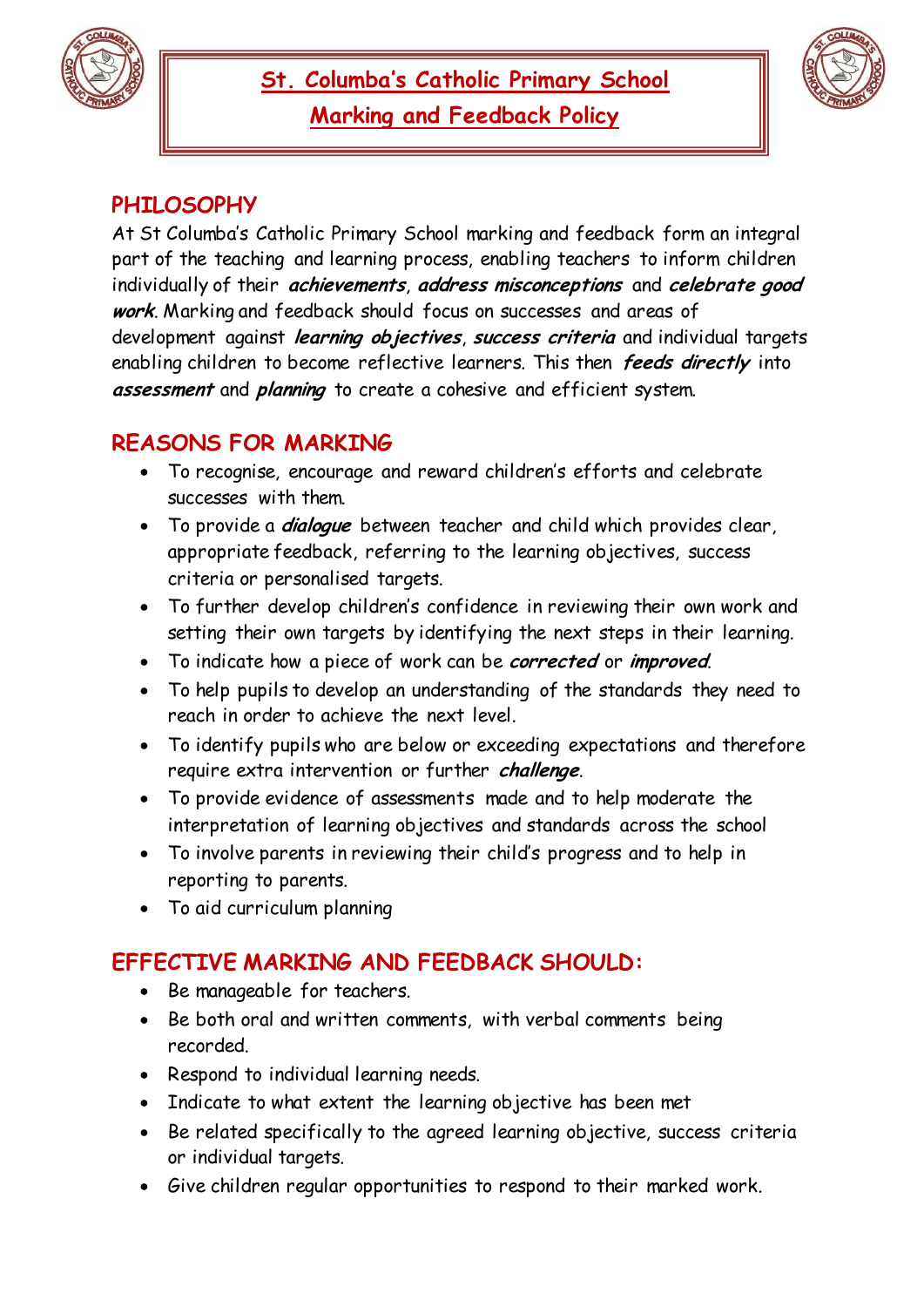- Have a clear distinction between comments relating to the child's achievement and their effort.
- Encourage and motivate pupils through realistic comments.
- Highlight what the next area for learning should be.
- Show pupils that their work is valued.
- Be used to inform the teacher's short and medium term planning of the next step.
- Show evidence of pupil's self and peer marking whenever appropriate.
- Recognise the importance of verbal discussions as well as written comments.
- Be consistent across the school and understood by all those involved including the children.

## **ORGANISATION**

- Work should be marked in green so that it can be easily identified.
- Any work from children will be in red.
- Children should be given time to review any marking and respond accordingly.
- They are familiar with: PINK is THINK and GREEN is GOOD.
- Children are encouraged and given time to answer any questions raised in marking.
- All staff will use the same marking codes and written feedback for the individuals, small groups and classes they work with.
- Distance marking (i.e. marking completed away from the child) should be accessible to pupils and teachers need to make sure that children can read and understand it.
- Children should be encouraged to self and peer-assess which includes leaving comments about the progress they/their peer has made.
- Stamps will make it clear if there has been any adult assistance.

## **EXPECTATIONS**

- Not all pieces of work can be 'quality marked'. Teachers need to decide whether work will be acknowledged or given detailed attention. Each child should receive some quality marking every week in Maths and English.
- Marking should focus on the success criteria for the learning objective or the child's individual target. The emphasis should be on the success against the learning objective and improvements needed against that learning objective and/or pupil targets.
- School has purchased a range of stamps in order to make marking more manageable for all staff, these will assist in the marking process but will not be used as replacements.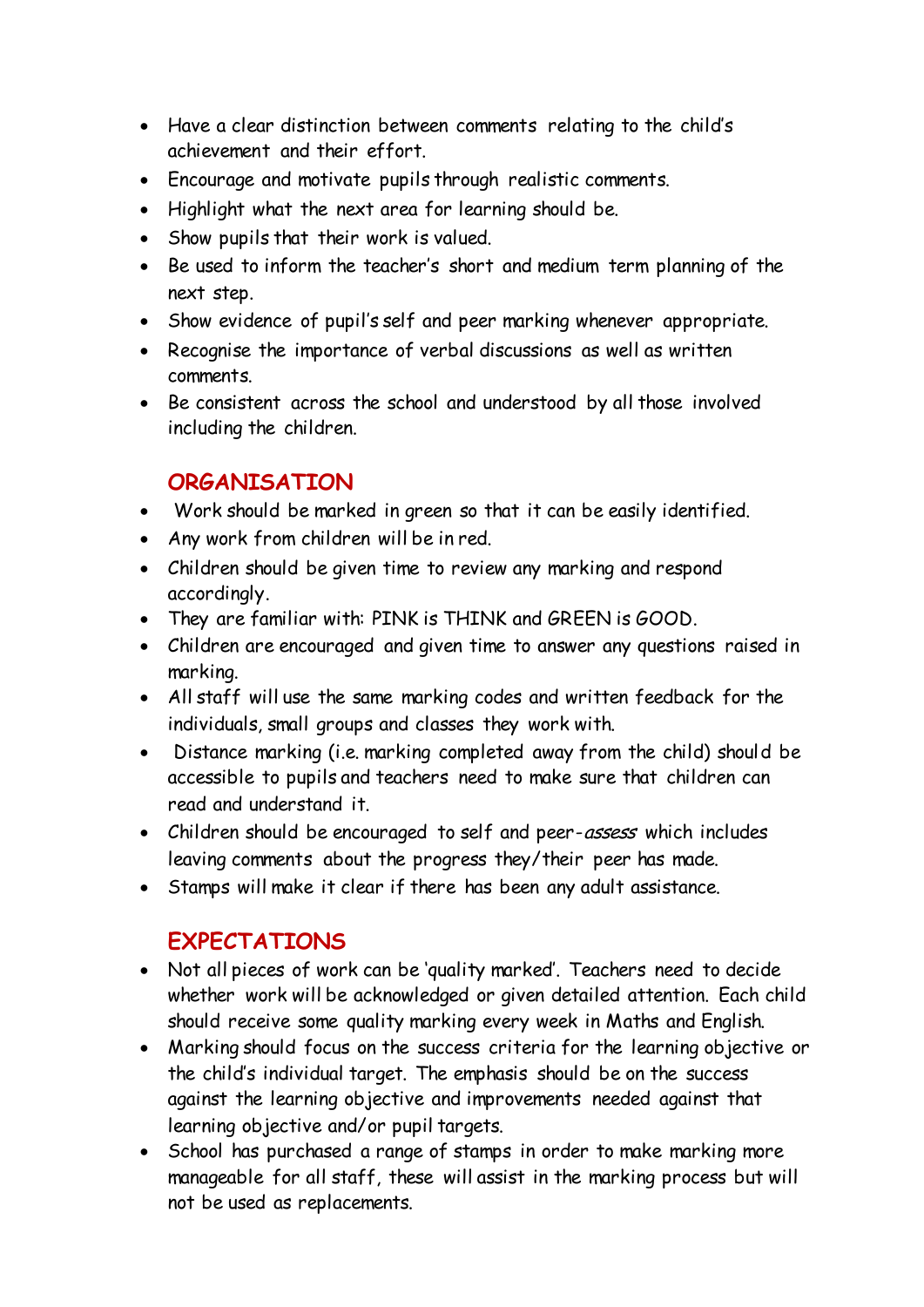Marking and feedback will be different according to the age, maturity and language development of the children. At St Columba's the development in the complexity of marking and feedback has been identified so that staff are aware of expectations for each year group. Children with SEN may benefit from the kind feedback normally given to younger children as this is more accessible to them.

### **ENGLISH AND MATHS**

A comment or stamp to indicate whether or not the child has met the learning objective should appear on every piece of work. The expectations are then that children's work is 'quality marked' with feedback marking on two occasions per week in English and Maths. Children should then be given opportunities to respond to the marking and evidence of this included in the books. **English marking** should appear in **Foundation subjects** as well as **English** books. **Foundation Subjects** 

A brief comment or stamp to indicate whether or not the child has met the learning objective should appear on every piece of work. There should be at least one instance of 'quality marking' **relating to the skills of the particular national curriculum subject** at least once per half term. Children should also have opportunities to respond to these comments.

### **MARKING COMMENTS**

When providing children with feedback to extend/consolidate their learning, children should be informed of aspects of their work that have met the learning outcome well as well as steps for improvement. These 3 should, where possible, relate to the success criteria for the lesson and have an impact on children's learning in the future. Teachers may choose to use the 'one/two stars and a wish' model to structure their feedback. Comments should be focused and in child friendly language and, where appropriate, refer to the child targets

Useful comments are:

A reminder prompt: e.g. What else could you include here?

A scaffolded prompt: e.g. What were the man's eyes doing? The man was angry so he… Describe the expression on the man's face.

An example prompt: Circle the calculation that is correct:

20% of 100 = 20 / 20% of 80 = 20

Comments relating to effort should be clearly different to those relating to achievement. Comments relating to effort should be positive but also realistic and sincere.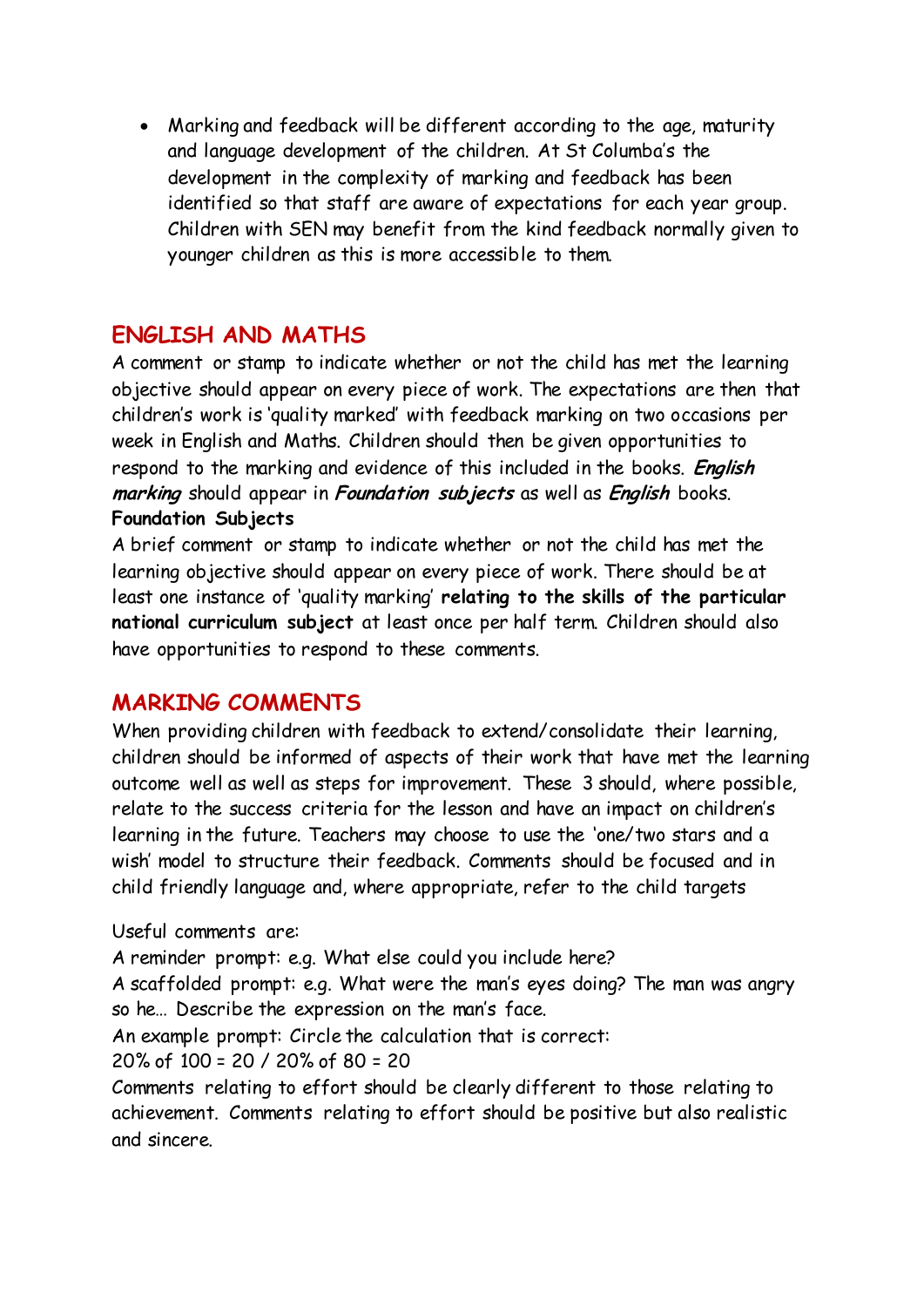#### **SELF-MARKING**

Wherever possible, children should engage in self-marking or annotating of their own work so that they may receive minute-by-minute feedback about how they are progressing through the lesson. Pupils should be given regular opportunities to self/peer evaluate their own and others' work so that it becomes embedded in every day practice. Within lessons, children should be given time to reflect on their learning and identify their own successes and look for improvement points.

#### **WRITING**

Extended writing should always be marked with an extended comment relating to the success criteria for the particular genre or comments relating to the child's writing targets. Comments may also refer to word/sentence level features. Marking should indicate how well the learning objective has been met and highlight the next step. Time should be planned for children to respond to marking.

### **MARKING CODE**

A simple marking code is used to help staff, particularly staff working on supply within the school, and to help children identify what marking means about their work. This code should be displayed within the classroom and is part of the supply teacher's pack which they are given when they come to the school.

| Policy agreed by Governors on   | October 2017 |
|---------------------------------|--------------|
| Signature of Chair of Governors | Mr M Fleming |
| Signature of Head Teacher       | Miss M Evans |
| Date to be reviewed             | October 2018 |